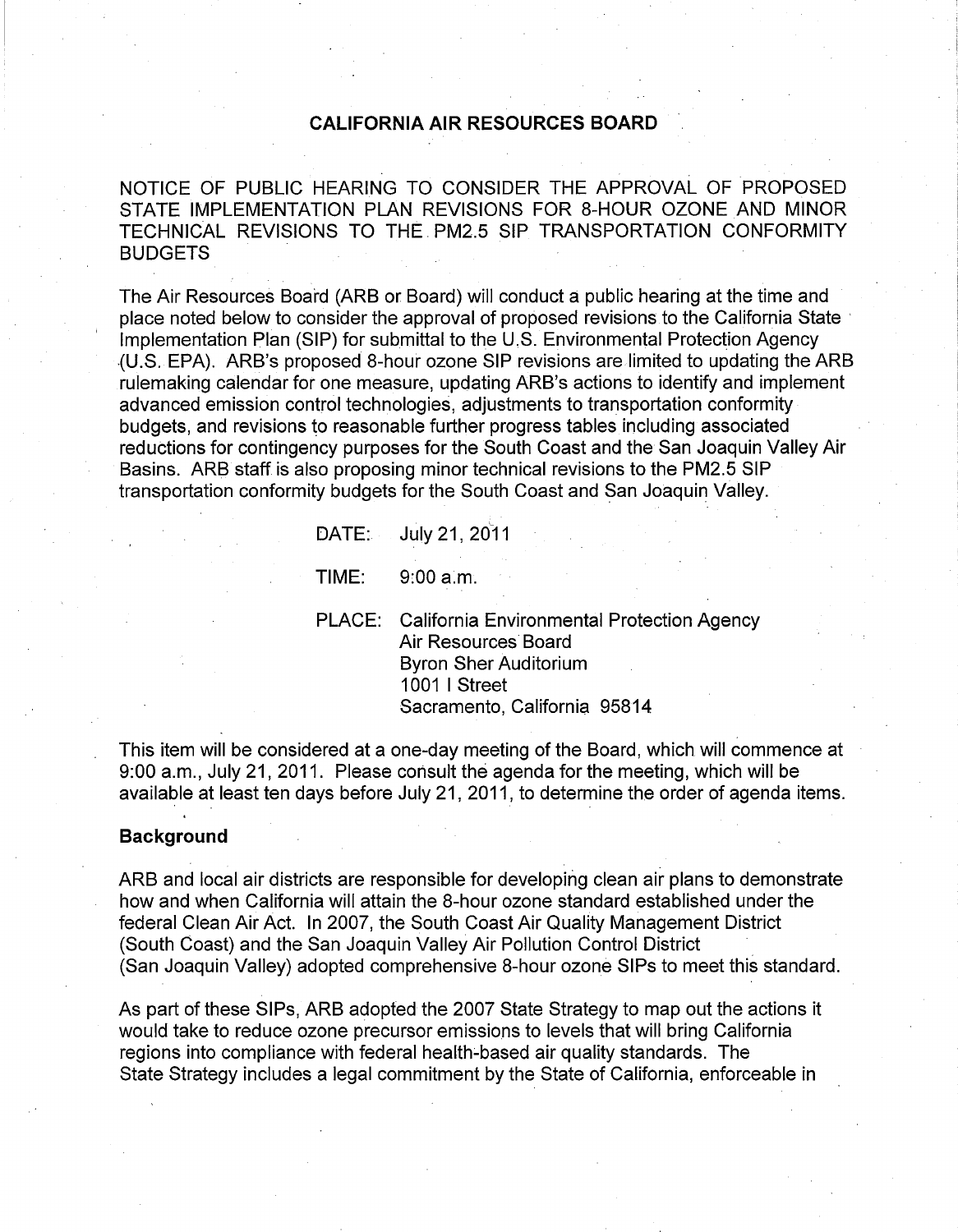federal court, to reduce emissions to specific levels. The 2007 State Strategy provides most of the emission reductions needed in the two regions.

In 2009, ARB adopted and submitted its first status report and revision to the 2007 State Strategy. The status report documented the progress made in implementing the State Strategy in terms of actions taken and emission reductions achieved since the 2007 State Strategy was adopted. The SIP revision also included a commitment to revise the SIP, as necessary.

In April 2011, ARB considered a second status report documenting actions taken since April 2009, and the Board's Executive Officer subsequently approved revisions to California's SIPs for PM2.5 that accounted for those recent actions. The PM2.5 SIP revisions included an updated calendar of ARB rulemaking, updates to reasonable further progress tables with associated reductions for contingency purposes, and adjustments to the transportation conformity budgets. ARB staff is now proposing similar updates for the 8-hour ozone SIPs for the South Coast and San Joaquin Valley Air Basins, including an update to the ARB rulemaking calendar for one measure, ARB's actions to identify advanced emission control technologies, reasonable further progress tables with associated contingency reductions, and transportation conformity budgets.

#### Proposed Action

ARB staff has produced a staff report entitled, "Proposed 8-Hour Ozone State Implementation Plans Revisions and Technical Revisions to the PM2.5 State Implementation Plan Transportation Conformity Budgets for the South Coast and San Joaquin Valley Air Basins" (Staff Report) supporting the following proposed revisions to the South Coast and San Joaquin Valley 8-hour ozone SIPs: adjustments to the transportation conformity budgets, updates to reasonable further progress tables with associated reductions for contingency purposes, an updated ARB rulemaking calendar for one measure, and a discussion of ARB's actions to identify advanced emission control technologies.

ARB is proposing to update the transportation conformity budgets applicable to the federal 8-hour ozone standard for the South Coast and San Joaquin Valley Air Basins. These updates are necessary to account for the Board's December 2010 action<br>regarding amendments to the truck and bus regulation. ARB staff is also proposing to regarding amendments to the truck and bus regulation. ARB staff is also proposing to make minor technical revisions to the PM2.5 SIP transportation conformity budgets adopted in April for the South Coast and San Joaquin Valley. The Staff Report details the revisions to the SIP transportation conformity budgets.

The federal Clean Air Act requires SIPs to show that there will be steady progress in reducing emissions during the years leading to the attainment date, called reasonable further progress. Therefore, ARB staff is proposing updates to the reasonable further progress tables to reflect the current status of adopted measures and to account for changes due to the recession. These revisions are necessary to reflect

2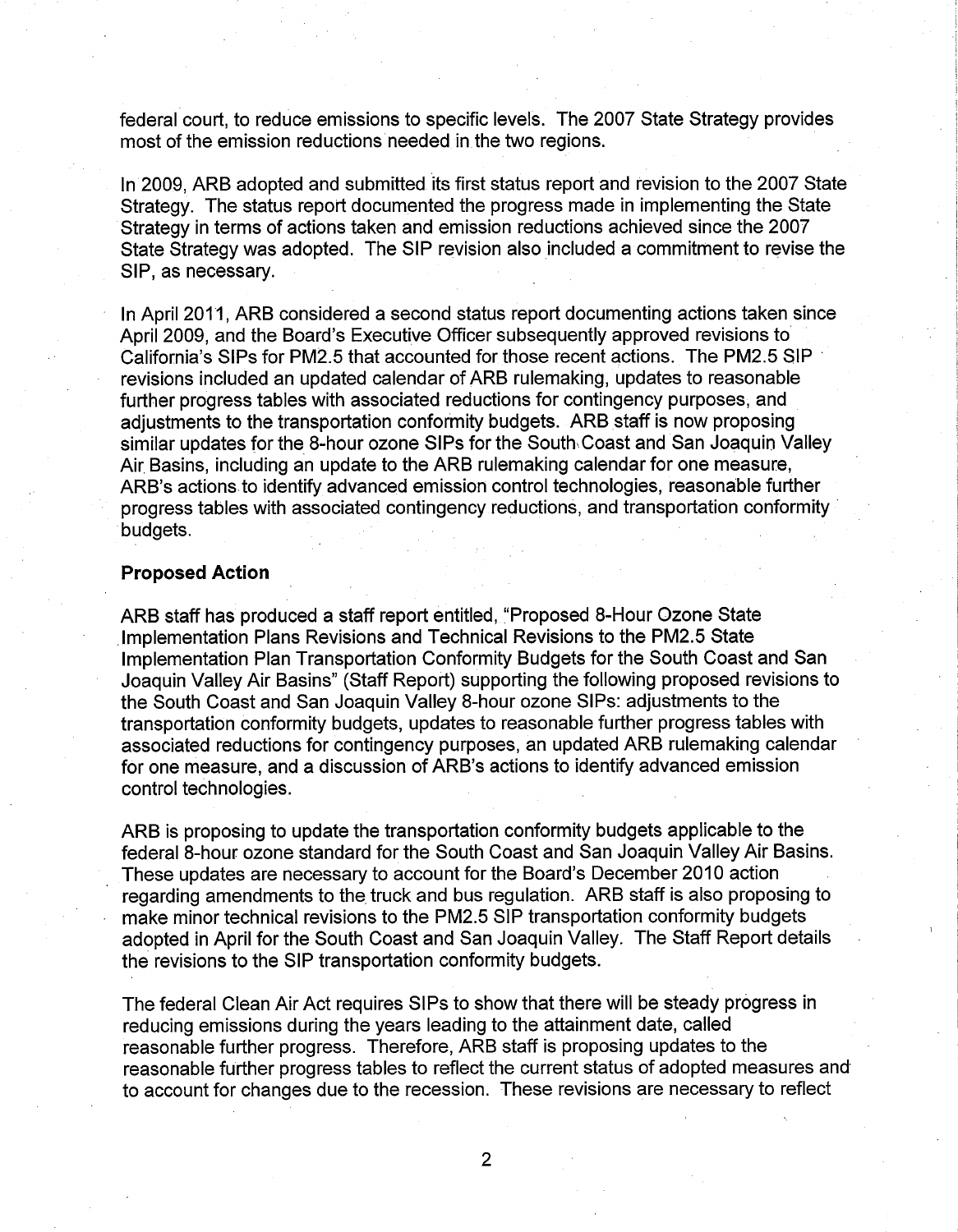current forecast of emissions accounting for recently identified emission inventory improvements, the recession, and recent regulatory actions.

ARB staff is also proposing an update to ARB's rulemaking calendar for the 8-hour ozone SIPs. The Executive Officer approved amendments to ARB's PM2.5 rulemaking calendar adopted by the Board in April 2011. These amendments should also be reflected in ARB's rulemaking calendar for the 8-hour ozone SIPs with one additional modification, a change to the expected action date for cleaner in-use agricultural equipment. ARB proposes to change the action date for this measure to 2013, consistent with the updated calendar for the other ozone measures identified in the 2007 ozone SIP that are still under development.

Due to the severity of the ozone air quality challenges in the South Coast and San Joaquin Valley Air Basins, advanced technologies are necessary to attain the 8-hour ozone standard by the attainment date of 2024. In accordance with the requirements of the federal Clean Air Act, ARB staff is updating ARB actions to identify and implement advanced technologies needed to reach the 8-hour ozone standard as contained in the South Coast and San Joaquin Valley 8-hour ozone SIPs.

ARB staff will make an oral presentation at the hearing and will present the proposed SIP revision for Board action. Copies of the proposed SIP revision may be obtained from ARB's Public Information Office, 1001 1 Street, First Floor, Environmental Services Center, Sacramento, California, 95814, (916) 322-2990 beginning June 20, 2011. This document may also be obtained from ARB's website at:

### [http://www.arb.ca.gov/planning/sip/sip.htm.](http://www.arb.ca.gov/planning/sip/sip.htm)

Interested members of the public may present comments orally or in writing at the meeting and comments may be submitted by postal mail or by electronic submittal before the meeting. To be considered by the Board, written comments not physically submitted at the meeting must be received no later than 12:00 noon, July 20, 2011. and addressed to the following:

Postal mail: Clerk of the Board, Air Resources Board 1001 1 Street, Sacramento, California 95814

## Electronic submittal:<http://www.arb.ca.gov/lispub/comm/bclist.php>

Please note that under the California Public Records Act (Government Code section 6250 et seq.), your written and oral comments, attachments, and associated contact information (e.g., your address, phone, email, etc.) become part of the public record and can be released to the public upon request. Additionally, this information may become available via Google, Yahoo, and any other search engines.

ARB requests that written and email statements be filed at least 10 days prior to the meeting so that ARB staff and Board members have time to fully consider each